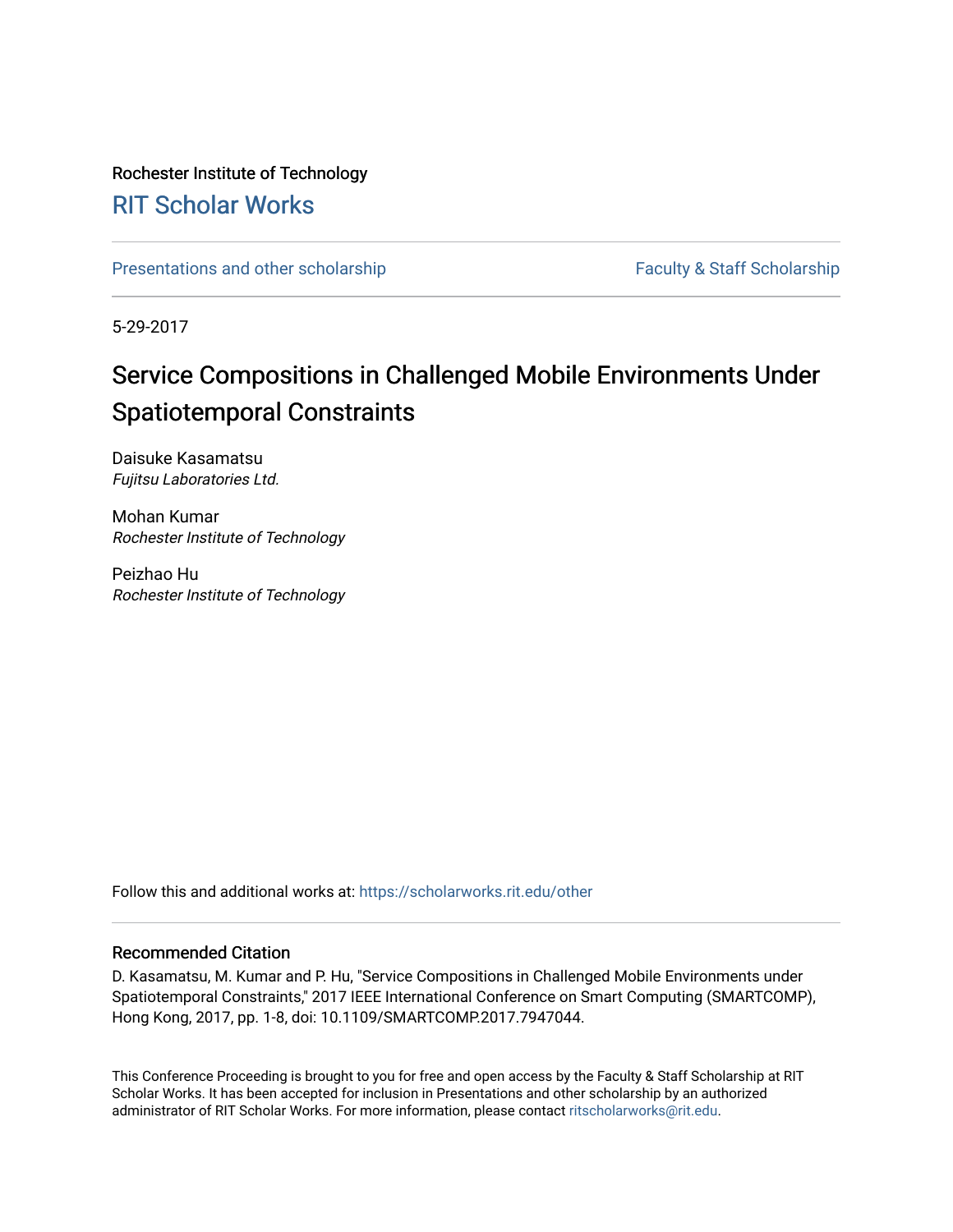# Service Compositions in Challenged Mobile Environments Under Spatiotemporal **Constraints**

Daisuke Kasamatsu *Fujitsu Laboratories Ltd. Kanagawa, Japan kasamatsu.daisu@jp.fujitsu.com*

Mohan Kumar *Rochester Institute of Technology New York, USA mjkvcs@rit.edu*

Peizhao Hu *Rochester Institute of Technology New York, USA ph@cs.rit.edu*

*Abstract*—Opportunistic network created among mobile devices in challenged environments can be effectively exploited to provide application services. However, data and services may be subject to space and time constraints in challenged environments where it is critical to complete application services within given spatiotemporal limits. This paper discusses an analytical framework that takes into account human mobility traces and provides quantitative measures of the spatiotemporal requirements for service sharing and composition in challenged opportunistic environments. The analytical results provide estimates on feasibility of service sharing and service compositions for various mobility models. To validate the framework, we conduct simulation experiments using multiple human mobility and synthesized datasets. In these experiments, we analyze service composition feasibility, service completion rate and time for resource utilization.

# 1. Introduction

Cloud computing allows resource-constrained mobile devices to offload computation-intensive tasks (e.g., face recognition) over last-mile connectivities (WiFi or cellular networks). In challenged networks however, access to the cloud may be slow or intermittent due to lack of WiFi or cellular networks. In situations where connectivity is intermittent due to coverage dead-spot or insufficient bandwidth, exploitation of available resources in the neighborhood is a preferred alternative. Cirrus [1] and Serendipity [2] are examples of instantaneous cloud formed directly among neighboring devices. In this paper, we exploit opportunistic encountering of mobile devices for service sharing and service composition. Modern mobile devices, including wearable devices, offer one or more services that can be combined with other services offered by encountering devices. To ensure efficiency of computations and data validity, the service compositions need to consider the spatiotemporal constraints. This is difficult since node contacts are opportunistic and data transmissions are best-effort in opportunistic networks. Even though service compositions are possible, the results could be dated if the compositions of services rely on devices that have infrequent encountering for data transmission. This paper discusses an analytical framework to provide quantitative measures of the feasibility of support service compositions in the presence of spatiotemporal constraints.

We use this analytical framework to estimate service sharing parameters for service composition, where a rich set of distributed services can be composed to provide mobile users with a multitude of application-level services. First, we develop spatiotemporal feasibility graphs (STFG) to capture spatiotemporal service sharing in opportunistic environments. STFG captures available service compositions that satisfy service completion time and geographic distance requirements. Then, we develop an analytical framework based on STFG to estimate success of service compositions and expected computing resources. In particular, the analytical framework comprises three functions: (i) estimating service completion rate, (ii) optimizing parameter setting, and (iii) estimating resource utilization time. To demonstrate applicability of the analytical framework, we extensively perform trace-driven simulations applied to a wide range of empirical datasets from real-world traces and synthetic models of human walk mobility. Our simulation results verify that the analytical framework can make the above types of estimations in any opportunistic environment. The estimations are validated with projected datasets to examine their tolerance against future trajectory change. Three main contributions of this paper are summarized as, (i) *Spatiotemporal feasibility graphs (STFG)* - A graph model to capture spatiotemporal service sharing in opportunistic environments; (ii) *Analytical framework for service sharing* - Analytic functions to estimate service sharing parameters based on STFG; and (iii) *Extensive trace-driven simulations* - Applicability of the framework is demonstrated with a wide range of empirical datasets.

The novelty of this paper lies in the development of generic analytical framework to provide accurate guidance for mobile users in terms of space and time. The framework would be useful for opportunistic service sharing in any mobility scenario and also enable effective service composition in opportunistic environments.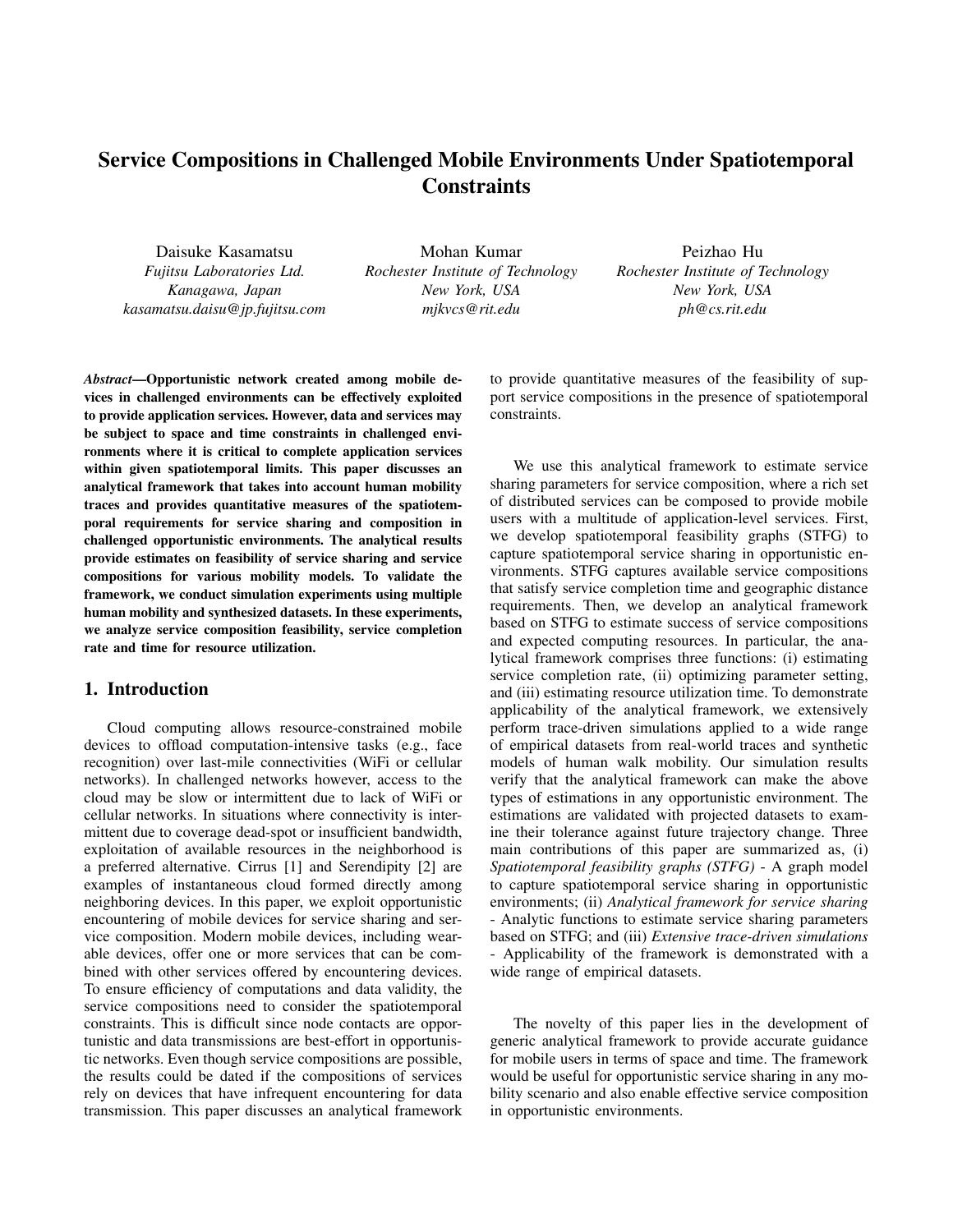# 2. Related Work

Murray et al. [3] introduced crowd computing, where opportunistic networks can be used to spread computational tasks and collect results. They estimated computational capacity in such environments and also developed a task-farming algorithm to exchange tasks between mobile nodes. They analyzed real-world contact traces to show that exploiting social structures boosts up successful task completions. Passarella et al. [4] proposed a service provisioning model for fault-tolerance. The model measures the expected service completion time and then determines the optimal number of parallel executions, in the presence of multiple resource providers for a given service request. They showed that replicated parallel executions reduce service completion time. Ferrari et al. [5] have proposed a metric of expected resource availability to capture the topological impact of resources. Their analysis with real-world contact traces showed that availability correlates well with the internode contact probability. Li et al. [6] introduced mobile cloudlets. Their trace-based analysis demonstrated that intermittent connections have little negative effect on optimal performance when a task is delay-tolerant. Sadiq et al. [7] proposed a service composition algorithm to select a service sequence based on a service load and encounter-based timer to measure relative distance to other nodes.

Shi et al. [2] have proposed Serendipity to enable a mobile user to utilize remote computational resources available in its mobile environment. They designed a task allocation algorithm to disseminate tasks among mobile devices by accounting for the available connectivity. Using the Emulab emulator with real-world contact traces and synthetic mobility models, they demonstrated the potential to speed up computation as well as save energy for the user. Mitbaa et al. [8], [9], [10] have proposed a power balancing algorithm for computation offloading. The algorithm schedules computational tasks among a set of mobile devices so that no device has depleted its battery as long as possible. Measuring the performance of power and computation between two android phones via Bluetooth/WiFi Direct, they demonstrated that the algorithm extends network lifetime. Wang et al. [11] have formulated an opportunistic offloading problem to determine the amount of computation offloaded onto other devices. They developed an optimization method with the aid of statistic property of contact rates. Their tracebased simulation study showed that the method achieves high service completion rate. However, the focus of above work is on computation offloading for computation speedup but not on service sharing for successful service utilizations, especially for service composition.

# 3. Preliminaries

## 3.1. Problem Statement

In opportunistic computing, each mobile device has dual roles — provider or seeker. A seeker utilizes services on encountered providers by exploiting direct contact opportunities between the two. Service sharing includes sending of service requests from a seeker to providers and then the seeker receiving results from providers. In certain application contexts, service requests could lose their time and/or space validities. For example, if a request goes too far away from a seeker, the seeker cannot receive the results from providers in a timely manner. Thus, it is important to complete service requests within spatiotemporally valid limits. To handle spatiotemporal limits, we consider time to live (TTL) and space to live (STL) for each service request. As a key metric, service completion rate is defined as the number of successful services within TTL and STL to the total number of service requests.

In this paper, we estimate service sharing parameters for the following queries:

- *• Query 1.* Given TTL and STL, what is the estimated service completion rate?
- *• Query 2.* What are the optimal TTL and STL values to achieve a given service completion rate?
- *Query 3.* Given a time window, is it possible to successfully complete the request?

In spatiotemporal service sharing in opportunistic environments, a seeker makes Query 1 to know service completion rate expectancy. Subsequently, in order to avoid setting too long or too short TTL/STL, the seeker makes Query 2. The seeker makes Query 3 to check the success likelihood of remote service execution.

#### 3.2. Opportunistic Networking Model

The position of mobile devices and their connectivity in a snapshot can be modeled as a graph. A collection of these graphs, which capture the mobility of devices and evolution of their connectivities over a time window, are call timevarying graphs [12].

*Time-Varying Graphs (TVG).* A graph snapshot is described as  $G_t = (V_t, E_t, \zeta)$ , where *t* is time instance. A set of nodes at time *t* is denoted by  $V_t$ , and  $E_t \subseteq V_t \times V_t$  is the set of edges between nodes at time *t*. A latency function, denoted by  $\zeta$ , indicates edge traversal time (i.e., transmission time) taken to cross a given edge.

*Journey.* A journey from a source node *src* to a destination node *dst*, denoted by *Jsrc,dst*, is described as a sequence of tuples  $\langle e_{u,v}, t \rangle$ , which represents a contact between nodes *u* and *v* at time *t*.

Fig. 1 illustrates an example of mobility scenario. Node  $n_1$  has a contact with  $n_2$  at  $t = 0$ , and then  $n_2$  has a contact with  $n_5$  at  $t = 1$ . If the contact between these pairs of nodes remains available until data is transferred successfully, then there is an opportunistic communication link from  $n_1$  to  $n_5$  over the period of two time ticks. In this case, the communication from  $n_1$  to  $n_5$  is described as  $J_{1,5} = \{ \langle e_{1,2}, 0 \rangle, \langle e_{2,5}, 1 \rangle \}.$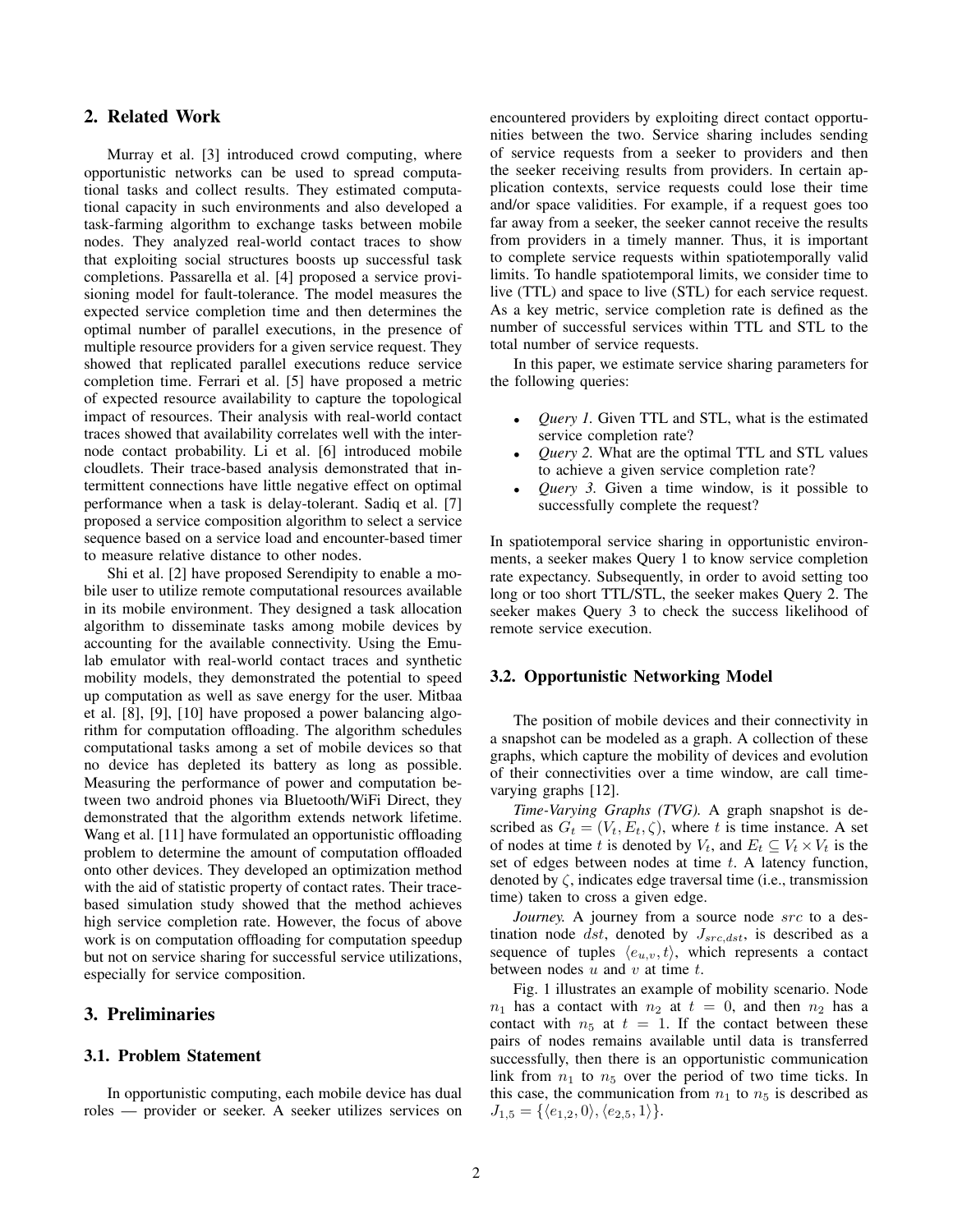

Figure 1. An example of time-varying graphs at six time slices: edges represent pair-wise contacts between mobile nodes; node 1 generates a request at  $t = 0$ ; and dotted circles correspond to the spatial-validity area of request.

#### 3.3. Service Computing Model

A service scenario can be modeled using service graphs [7], where multiple services can be composed based on their input and output requirements.

*Service Graph (SG).* A service graph can be described as  $G_s = (V_s, E_s)$ , where  $V_s$  is the set of data and  $E_s$  is the set of services.  $d_i \in V_s$  represents data.  $\langle s_{i,j}, v \rangle \in E_s$ corresponds to a service  $s_{i,j}$ , where *i* and *j* are input/output data types to/from the service supplied by a provider *v*, for all  $i < j$  to avoid cyclic compositions. A directed edge from one vertex to another exists if a service  $\langle s_{i,j}, v \rangle$  is available for input/output data  $d_i$  and  $d_j$ .

*Service Path.* A path from a start data *dsta* to an end data  $d_{end}$ , denoted by  $P_{d_{sta}, d_{end}}$ , is described as a sequence of services  $\langle s_{i,j}, v \rangle$ , representing possible concatenation of services.

An example of service scenario is depicted in Fig. 2. Suppose *s*1*,*<sup>2</sup> and *s*2*,*<sup>3</sup> represent text-translation and textto-speech services.  $d_3$  is voice data, whereas  $d_1$  and  $d_2$ are text data in different languages, respectively. Then, *s*1*,*<sup>3</sup> represents a composite service of both translation and text-



Figure 2. An example service graph: nodes represent data; and edges represent services as a tuple *⟨seeker, provider⟩*

to-speech. In this case,  $P_{d_1,d_3}$  has two possible service paths: *{⟨s*1*,*3*, n*2*, n*4*⟩}* and *{⟨s*1*,*2*, n*3*⟩,⟨s*2*,*3*, n*5*⟩}*, where *n<sup>i</sup>* is a provider of the corresponding services.

# 4. Spatiotemporal Feasibility graphs

#### 4.1. Spatiotemporal Service Sharing

Let  $\delta$  be the TTL, that specifies a temporal-validity duration of request by limiting the maximum delay from departure time  $t_s$ . Let  $\gamma$  be the STL, which stipulates a spatial-validity area of request with the radius *γ* from a source position by restricting the maximum distance from the location of request generated. Spatiotemporal service sharing can be regarded as a round-trip journey between a seeker and providers such that temporal and spatial lengths are within TTL and STL.

Using an example of mobility and service scenarios shown in Figs. 1 and 2, spatiotemporal service sharing is exemplified as follows. A seeker  $n_1$  makes a service request for data  $d_3$  at time  $t_s = 0$ . Execution time is one unit for each service while edge traversal time is one unit for each edge.<sup>1</sup> With  $TTL = 5$  units,  $STL = 3$ units, the source node  $n_1$  at  $(4,3)$  in Fig. 1 want to find a service composition to convert data from  $d_1$  to  $d_3$ ; such that, constructing a service path  $P_{d_1, d_3}$ . Two possible service paths are derived from SG in Fig. 2:  $\{\langle s_{1,3}, n_2, n_4 \rangle\}$  and  $\{\langle s_{1,2}, n_3 \rangle, \langle s_{2,3}, n_5 \rangle\}$ . The second path satisfies both TTL and STL, whereas the first path exceeds STL.

#### 4.2. Definition of STFG

A spatiotemporal feasibility graph can be derived by combining the corresponding TVG and SG.

*Temporal Length of Journey.* Temporal length, *Lt*, is the difference between arrival time at a destination node and the corresponding departure time *t<sup>s</sup>* at the source node. When there are multiple journeys from a source node to a destination node at time *ts*, the *earliest* journey is given by

<sup>1.</sup> Execution time and edge traversal time can be arbitrary for each node and edge over time, respectively.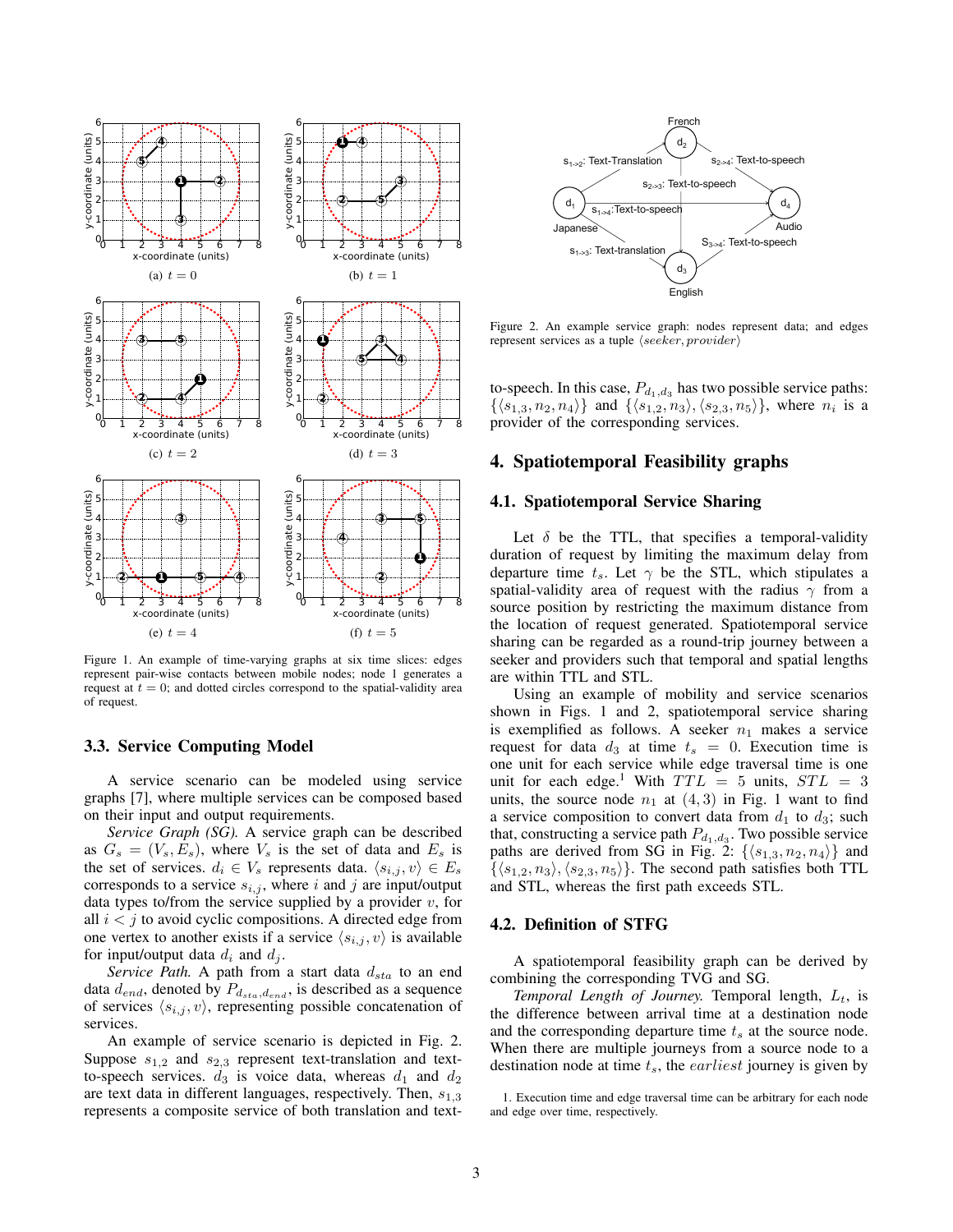

Figure 3. Feasibility graphs for the example scenario in Figs. 1 and 2. The tuple  $\langle L_t, L_s \rangle$  on edges indicates temporal/spatial length; TTL=5; and STL  $=$ 3.

the earliest arrival time at the destination node. In a roundtrip journey, a seeker corresponds to a source/destination node, whereas providers correspond to intermediate nodes. When a seeker generates a service request for *dend* at  $t_s$ ,  $L_t$  is the time needed to complete the request,  $L_t$  = ∑ *k*  $\sum_{i=1}^{n} \{T_{u l_i} + T_{c_i}\} + T_{d l}$ , where *k* is the length of service composition given by the number of services in a service path. *Tul* is the time required to upload an input data to a provider involved in the service path.  $T_{dl}$  is the time required to download a final output data from the last provider to the seeker. These upload/download times are given by the summation of waiting time for the needed contact and edge traversal time for the transferred data. The edge traversal time is given by dividing the size of input/output data by the data transmission rate.  $T_c$  is the service execution time at a provider. The execution time is given by dividing the workload of service by the computation speed at a provider.

*Spatial Length of Journey.* Let source position be the location where a seeker generates a service request. The farthest point on the *earliest* journey is given by the maximum distance from a source position to each node on the journey. Spatial length, *Ls*, is the farthest distance from a source position to the farthest point.

Feasibility graphs for the example scenario in Figs. 1 and 2 are illustrated in Fig. 3. To obtain these graphs, service requests are generated by every source node at  $t_s = 0$  for a set of data excluding a start data:  $d_{end} = \{d_i \in V_s \mid d_i \neq d_{sta}\}.$ Fig. 3(a) depicts a feasibility graph. Fig. 3(b) is a temporal feasibility graph, where temporal length of journeys does not exceed TTL. Fig. 3(c) depicts a spatial feasibility graph, where spatial length of journeys does not exceed STL. Fig. 3(d) is a spatiotemporal feasibility graph (STFG), where temporal and spatial lengths of journeys do not exceed TTL and STL, respectively. Each edge corresponds to a pair of start and end data that can be obtained by available service composition within TTL and STL.

*Spatiotemporal Feasibility Graphs (STFG).* Given departure time, TTL, and STL, let  $G_R^{\delta \gamma} = (V_R^{\delta \gamma}, E_R^{\delta \gamma})$  be STFG, where  $\delta$  and  $\gamma$  represent TTL and STL.  $V_R^{\delta\gamma}$  is a set of end data  $d_{end}$  and start data  $\langle d_{sta}, n_{src} \rangle$ , which represents a start data *dsta* at a seeker *nsrc*. A directional edge  $e_{\langle d_{\text{stat}}, n_{\text{src}} \rangle, d_{\text{end}}} \in E_R^{\delta \gamma}$  corresponds to the *earliest* journey from a start data *dsta* at a seeker *nsrc* to an end data *dend* at departure time *t<sup>s</sup>* such that for each journey, the temporal length is less than or equal to TTL, and the spatial length is less than or equal to STL. Let  $E_R^{inv}$  be the set of invalid edges whose temporal length is greater than TTL, or the spatial length is greater than STL. For the feasibility graph in Fig. 3(a), the set of invalid edges is described as  $E_R^{inv} = \{e_{\langle d_1, n_1 \rangle, d_3}, e_{\langle d_1, n_5 \rangle, d_2}, e_{\langle d_1, n_5 \rangle, d_3}\}.$ STFG in Fig. 3(d) is obtained by removing the set of invalid edges from the feasibility graph. STRG in Fig. 3(d) is the intersection of two graphs: the temporal feasibility graph in Fig. 3(b) and the spatial feasibility graph in Fig. 3(c).

Algorithm 1 *journey\_search*( $G, G_s, d_{sta}, d_{end}, src, t_s$ )

**Input:** TVG  $G = \{V, E\}$ , SG  $G_s = (V_s, E_s)$ , start/end data  $d_{sta}$ *,*  $d_{end} \in V_s$ *,* a seeker *src*, and departure time  $t_s$ **Output:** An edge  $e \in E_R$ , which gives spatiotemporal length for a round-trip journey

- 
- 1:  $L_t \leftarrow \infty$ ;  $L_s \leftarrow 0$ 2:  $P_s \leftarrow service\_paths(G_s, d_{sta}, d_{end})$ 3: for  $path \in P_s$  do 4:  $t \leftarrow t_s$ ;  $u \leftarrow src$ ;  $d \leftarrow d_{sta}$ ;  $dist \leftarrow 0$ 5: **for**  $\langle s_{i,j}, v \rangle \in path$  **do** 6: **if**  $d \neq d_{end}$  **then**  $\triangleright$  **local execution**<br>7: **if**  $u = v$  **then**  $\triangleright$  **local execution** 7: **if**  $u = v$  **then**  $\triangleright$  local execution 8:  $t \leftarrow t + T_c$ 9: **else ⊳** remote execution 10:  $T_{ul}, D_{ul} \leftarrow earliest\_contact(G, e_{u,v}, t)$ 11:  $t \leftarrow t + T_{ul} + T_c$ 12:  $dist \leftarrow max(D_{ul}, dist)$ 13:  $u \leftarrow v$ 14:  $d \leftarrow j$ 15: **if**  $d = d_{end}$  **then**  $\triangleright$  downloading 16: **if**  $u \neq src$  then 17:  $T_{dl}, D_{dl} \leftarrow$  $earliest\_contact(G, e_{u,src}, t)$ 18:  $t \leftarrow t + T_{dl}$ ;  $dist \leftarrow max(D_{dl}, dist)$ 19: **if**  $t - t_s < L_t \vee (t - t_s = L_t \wedge dist < L_s)$ then 20:  $L_t \leftarrow t - t_s; L_s \leftarrow dist$ 21: **return**  $e \leftarrow (d_{sta}, src, d_{end}, L_t, L_s)$

Algorithm 1 details how to find a round-trip journey with spatiotemporal length. After deriving a feasibility graph from a set of edge data with spatiotemporal length, STFG is constructed by removing the set of invalid edges for any TTL and STL.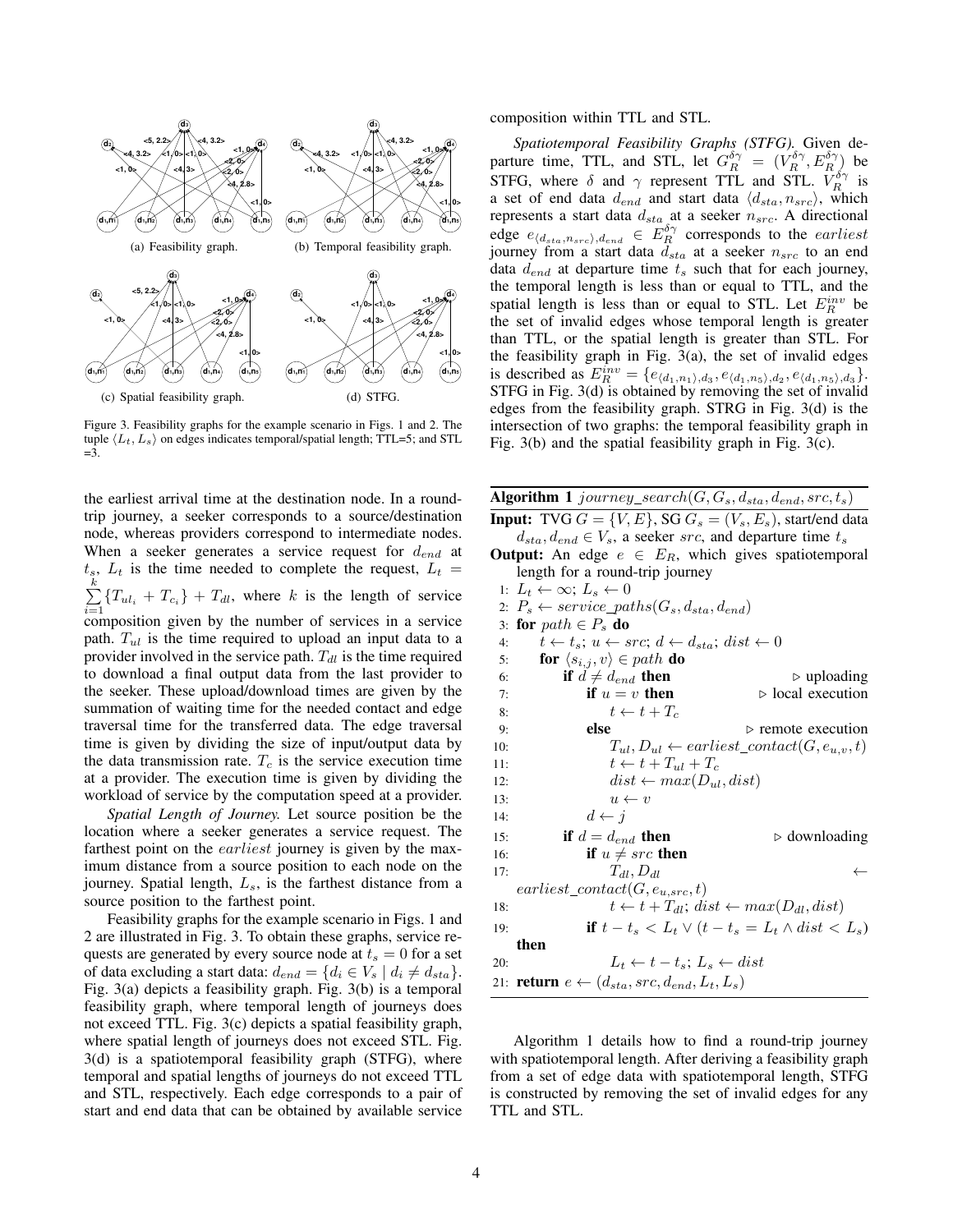Table 1. DATASET INFO

| dataset      | $#$ nodes | area size<br>$(km \times km)$ | duration<br>(minutes) | degree | velocity<br>(m/s) |
|--------------|-----------|-------------------------------|-----------------------|--------|-------------------|
| DW           | 41        | $15\times18$                  | 857                   | 0.55   | 0.72              |
| NYC.         | 39        | $32\times20$                  | 1360                  | 0.67   | 1.06              |
| <b>NCSU</b>  | 35        | $15\times10$                  | 1302                  | 1.11   | 0.49              |
| <b>KAIST</b> | 92        | $33\times25$                  | 1400                  | 5.08   | 0.58              |
| Statefair    | 19        | $1\times1$                    | 207                   | 1.26   | 0.45              |
| <b>TLW</b>   | 19        | $1\times1$                    | 207                   | 0.28   | 1.20              |
| <b>SLAW</b>  | 19        | $1\times1$                    | 207                   | 0.72   | 0.76              |

- degree (velocity) is the average degree (velocity) for each node

# 5. Analytical Framework for Service Sharing

We scope our simulations to the common scenario of mobile pedestrian networks, where mobile devices are carried by pedestrians.

*Empirical Mobility Traces of Human Walks.* We use the following mobility traces obtained from real-world experiments, where participants carry GPS devices [13]. The mobility traces were observed, between September 2006 - January 2007, from five different sites: Disney World theme park in Orlando (DW), New York city (NYC), North Carolina State University campus (NCSU), KAIST campus in Korea (KAIST), and North Carolina state fair (Statefair). The participants walked most of times within the radius of ten kilometers in these locations while they may also occasionally use transportation such as bus, trolley, cars, or subway trains. These traces provide us with detailed coordinates of mobile nodes at every 30-second interval. Kinky 1922, 333, 1400<br>
in the hallways. To the hallways. The hallways. To incorporate the trajectory change into the trajectory is the trajectory of the trajectory is the trajectory is the trajectory of the trajectory of

*Synthetic Mobility Models of Human Walks.* We use the mobility models of Truncated Levy Walk (TLW) [14] and Self-similar Least Action Walk (SLAW) [15]. TLW generates mobility patterns for each single node, explicitly taking parameters such as distance to move, direction to follow, the amount of time to take pause, and speed of movement. Most nodes move around homogeneously in an area. SLAW produces heterogeneity of mobility patterns in an area, utilizing self-similarity in geographical dispersion of a set of locations visited by humans. Some of the locations are very common for most of people and some others are unique for each other.

Table 1 summarizes the basic information of datasets. Parameters of TLW and SLAW—such as the number of nodes, area size, and trace duration—are set to the comparable values to Statefair. Assuming that all nodes are equipped with WiFi Direct, transmission range is set to 75 meters.

For each analytic function, estimation is validated with modified datasets to examine how tolerance the estimates are with regard to future trajectory change.

Service sharing parameters are estimated based on historical mobility traces. In the future, mobility patterns could be repeated in the same mobility scenario, whereas node trajectories would not be exactly same. For example, a student's trajectory from one class room to another may vary from day to day depending on traffic and events happening



Figure 4. Characteristics of all node pairs.

estimation validation, original datasets are modified as follows. In the original datasets, each trace file corresponds to a node and has the following data format: time instance, xcoordinate, and y-coordinate. For every time instance, node coordinates are displaced to any point within the circle determined by the original position and a displacement parameter. The displacement parameter is set to 50, 100, 150, or 200 in meters. The percentage of node changes is set to 5, 10, 15, or 20, indicating how many nodes are modified for the original dataset.

#### 5.1. Opportunistic Networking Properties

In opportunistic environments, mobile devices get connected with each other intermittently. Data are transferred by exploiting direct contact opportunities between two devices. Hence, the environments can be characterized by combined individual mobility and pairwise-contact patterns. Contact and inter-contact times are measured as well-known properties in opportunistic networks [16], [17].

*Contact Time.* Contact time, also called link lifetime or link duration, is the time interval during which a given pair of nodes are in each other's transmission range. The value is useful to estimate the possible amount of transferrable data in each connection opportunity.

*Inter-Contact Time.* Inter-contact time is the time interval elapsed between two successive contact periods for a given pair of nodes. The value is helpful to predict the likelihood that a node will be encountered again in a given time period.

Fig. 4 shows the cumulative distributed function (CDF) of aggregate contact and inter-contact times for all pairs of nodes. We concentrate on the time range between zero to 30 minutes to clearly see the difference among mobility scenarios. Inter-contact time has more significant variation among the scenarios than contact time. In most cases, i.e., more than 50%, contact time is less than three minutes, whereas inter-contact time is less than 17 minutes. At the extreme cases, 20% of contact times for NCSU are more than 30 minutes while 30% of inter-contact times for SLAW are more than 30 minutes.

## 5.2. Service Scenarios

Each mobile device has heterogeneous services. A service may be offered by more than one device. For service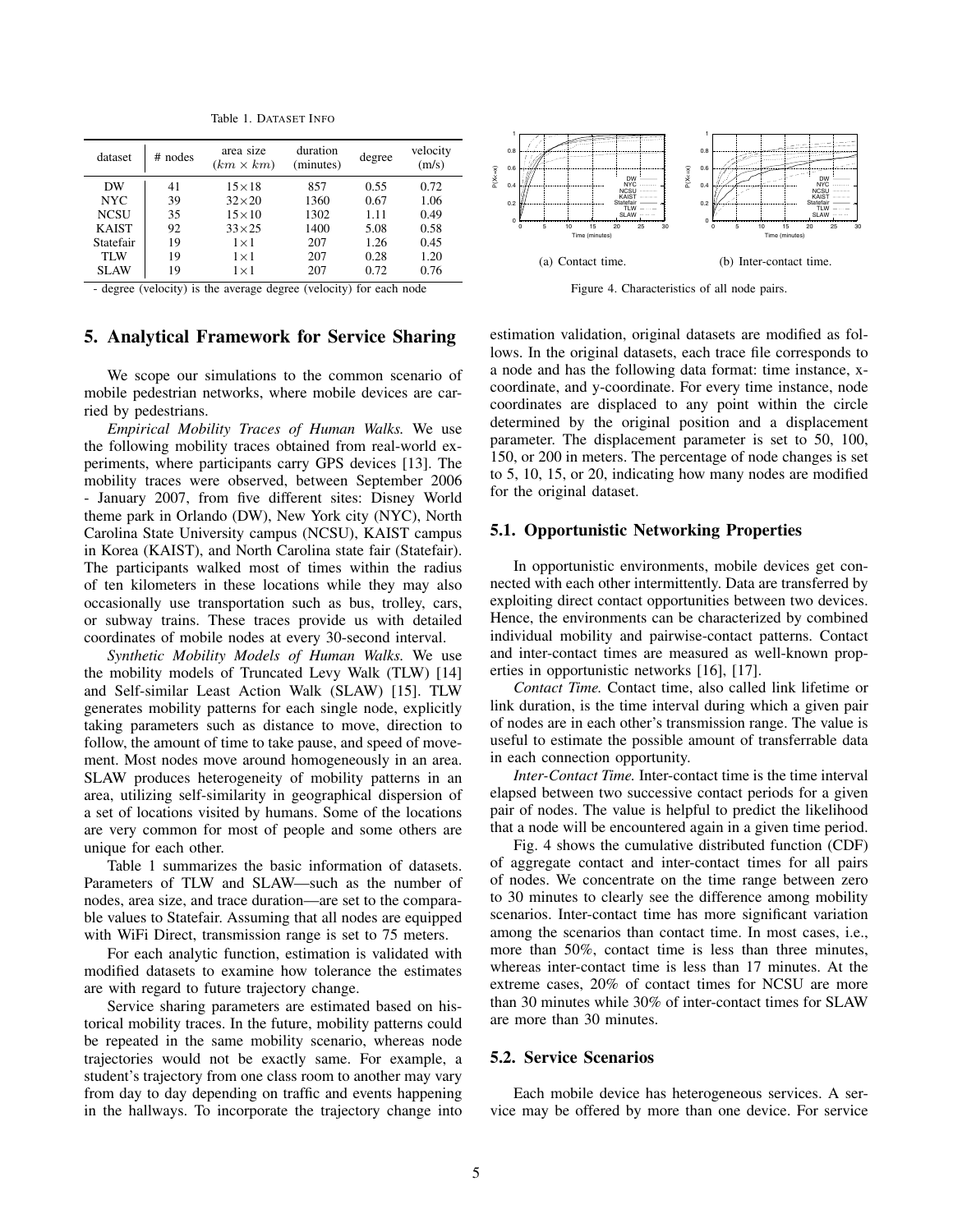

Figure 5. Successful service requests during time window zero to one hour.

deployment, the number of input/output data types is four. The number of unique services is 6. Each service is provided by 10% of the nodes. Let us suppose that *s*1*,*2, *s*2*,*3, and *s*3*,*<sup>4</sup> are single services such as text translation, text to speech, and time stretch (i.e., speaking speed), respectively. Other services are composite services for the above services. The average link delay is set to one second.The average execution time for *s*1*,*2, *s*2*,*3, *s*3*,*4, *s*1*,*3, *s*1*,*4, and *s*2*,*<sup>4</sup> are 10, 15, 5, 25, 30, and 20 in seconds, respectively. The service execution time follows normal distribution to incorporate randomness. The distribution is determined by the average execution time and its standard deviation, which is given by 5% of average execution time. Service requests are generated as follows. First, twenty time instances are selected randomly within a time window from zero to one in hours. For each time instance, service requests are generated by random seekers for random end data  $d_i$ , for all  $i \geq 2$ . For every request, start data is  $d_1$ . The total number of requests for DW, NYC, NCSU, KAIST, Statefair, TLW, and SLAW are 400, 400, 363, 926, 193, 182, and 197, respectively. (a) Employee the section of the number of interactions are given by the number of contacts of contacts of contacts of contacts of the number of contacts of contacts of contacts of contacts of contacts of contacts of conta

#### 5.3. Estimating Service Completion Rate

In Fig. 5(a), when TTL is three hours, the NYC trace exhibits a service completion success probability of 0.75, whereas the corresponding probability is 1.0 for Statefair, TLW, and SLAW. This is because the inter-contact time for NYC is very long, whereas Statefair, TLW, and SLAW have shorter inter-contact time. When STL is one kilometer, NYC is less than 0.6 while Statefair, TLW, and SLAW are 1.0 as shown in Fig. 5(b). NYC is a large area size while Statefair, TLW, and SLAW are small as seen in Table 1. For successful service requests, service composition length and contact counts are shown in Fig. 5. Composition length is given by the number of services in a service path,



Figure 6. (a) The spatiotemporal property of nodes in SLAW, where each dot represents an available service composition and a rectangle area corresponds to the spatiotemporal frame with  $TTL = 120min$  and  $STL = 500m$ . (b) Estimated SCR.

exploited to complete a given request. Composition length comprises at least one edge:  $(s_{1,d_{end}}, v)$ , where  $s_{1,d_{end}}$  is a service and *v* is its provider. Composition length of one implies that functionality needed for a given request is provided by one service. Composition length of more than one implies composition of two or more services. 20–30% of requests are achieved by service composition, depending on the mobility scenarios. For exploiting contacts, most of contact counts are one, whereas some are zero, two, three, or four as shown in Fig. 5(d). A contact count of one implies that a service request is completed during a single contact, including service execution and input/output data forwarding. A contact count of two implies use of two providers whose services are composed, and so on. Zero contacts imply that the seeker has the service needed, resulting in its local execution. More than half of the services are achieved by exploiting just one contact.

To facilitate response to user queries, we develop an analytic function for opportunistic service sharing. The following function relates to Query 1: given TTL and STL, determine the estimated service completion rate (SCR). The function can be broadly defined as  $SCR = f(t_w, TTL, STL)$ , where  $t_w$  is the time window.

Spatiotemporal property of journey is captured by Algorithm 1 for building STFG. The algorithm finds successful service compositions with spatiotemporal lengths at any time window in any mobility scenario. Fig. 6(a) depicts an example of spatiotemporal property in SLAW. Each dot represents a successful service composition, which can complete a service request at the estimated temporal and spatial lengths. If the request is not completed, it is not plotted on the graph. Let  $\delta \times \gamma$  STF be the spatiotemporal frame (STF), which is a rectangle area bounding the spatiotemporal length in Fig. 6(a). For each service composition within STF, temporal (spatial) length is less than or equal to TTL (STL). Service completion rate is estimated as  $q_1/q_2$ , where  $q_1$  is the number of successful service compositions within *δ×γ* STF and  $q_2$  is the total number of service requests.

Fig. 6(b) shows an example of validation for estimated service completion rate (SCR). The difference in SCR values is calculated by subtracting SCR values for the projected dataset from SCR values for the original dataset. The results are the average of 10 independent simulation runs, shown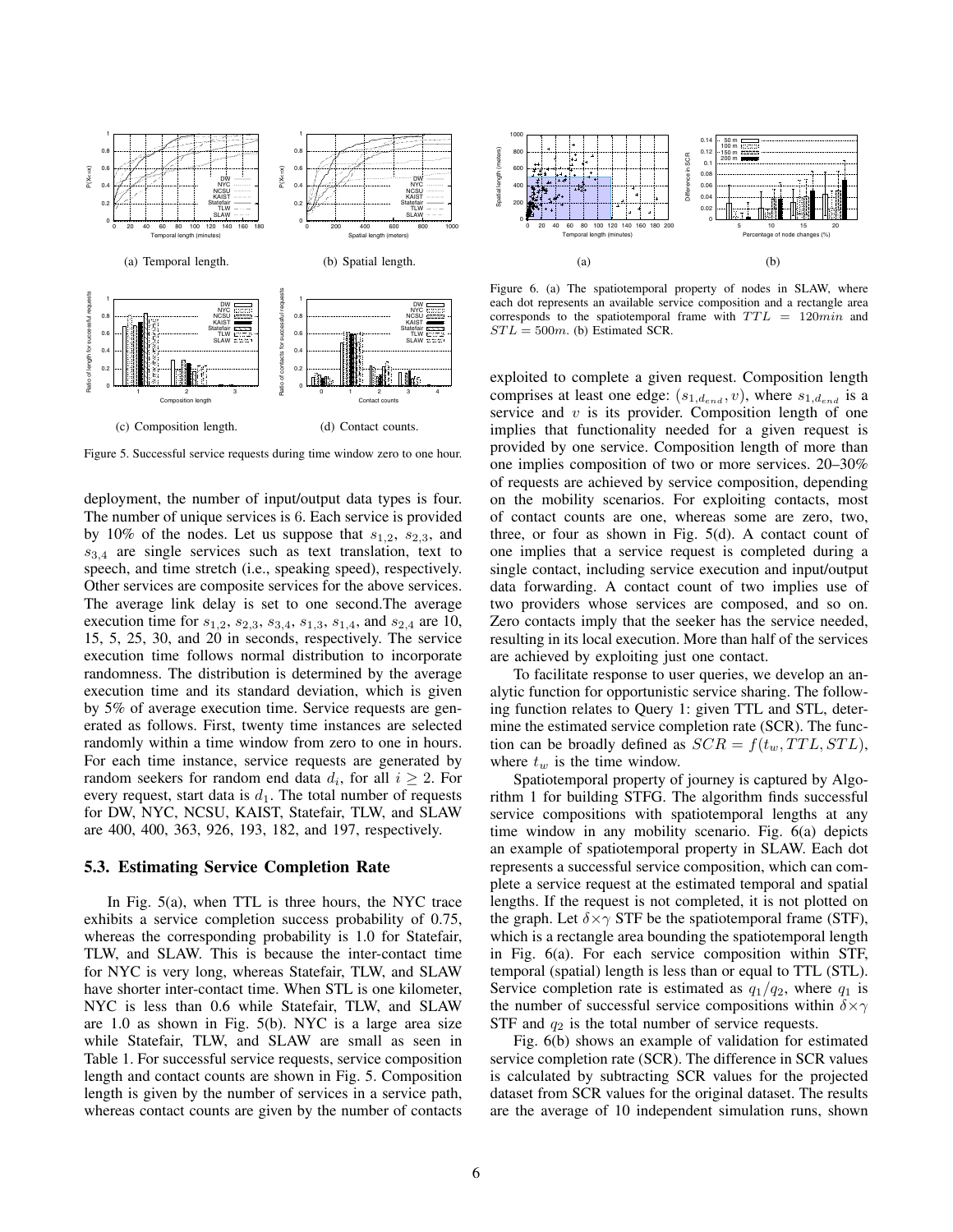with 95% confidence intervals. The difference value tends to increase with increase in the percentage of node changes. However, the maximum difference is 0.12, which is not so large and would be acceptable for estimating service completion rate. For other datasets, the difference value is less than 0.1.

#### 5.4. Optimizing Parameter Setting

This analytic function relates to Query 2: determine optimal TTL and STL values to achieve a given service completion rate. The function optimizes the parameter setting at the time window *tw*.

In the function, the spatiotemporal frame (STF) is optimized such that the distance, denoted by  $dist(O, P)$ , is minimized as the shortest vector from the origin (*O*) to the opposite corner of  $\delta \times \gamma$  STF at coordinates of the point (*P*).  $dist(O, P)$  is calculated by,

$$
dist(O, P) = \sqrt{\left(\frac{TTL}{L_t^{max}}\right)^2 + \left(\frac{STL}{L_s^{max}}\right)^2} \tag{1}
$$

where temporal and spatial lengths are normalized with their corresponding maxima, i.e.,  $L_t^{max}$  and  $L_s^{max}$ .

Algorithm 2  $\textit{parameter\_optimization}(E_R^{\delta\gamma},SCR^D)$ 

**Input:** a set of edges  $E_R^{\delta\gamma}$ , desired service completion rate *SCR<sup>D</sup>*

**Output:** a tuple *SV* to be optimized by the shortest vector 1:  $SV \leftarrow (\infty, \infty, \infty)$ 

2:  $L_t^{max}, L_s^{max} \leftarrow max(E_R^{\delta \gamma})$  $L \leftarrow min(L_t^{max}, L_s^{max})$ 4: **for**  $k = 1$  to  $L$  **do** 5: if  $SCR(k, k) \geq SCR^D$  then 6:  $update\_parameters(k, k)$ 7: break 8: **for**  $i = k$  to  $L_s^{max}$  do 9: **if**  $SCR(k, i) \geq SCR^D$  then 10:  $update\_parameters(k, i)$ 11: **for**  $j = k$  to  $L_t^{max}$  do 12: **if**  $SCR(j, k) \geq SCR^D$  then 13: *update parameters*(*j, k*) 14: return *SV* 15: procedure update parameters(*T T L, ST L*) 16: **if**  $dist(O, P) < SV[2]$  then 17:  $SV \leftarrow (TTL, STL, dist(O, P))$ 5.4. **Optimizing Parameter Setting**<br>
This analytic function relates to Query 2: determine<br>
origonal TITL and STR-values to achieve a given serieve higher<br>
completion rate. The function optimizes the parameter set-<br>
line a

Algorithm 2 details how to optimize parameter setting. Given a set of edges obtained by Algorithm 1 and a desired service completion rate, the algorithm returns a pair TTL– STL optimized by the shortest vector.

In the same way as the previous section, we examined the validation for optimizing parameter setting. The desired SCR is set to 0.4 at the time window zero to one in hours. The parameter setting optimized for the original dataset is applied to the projected datasets. For every dataset, the



Figure 7. Resource size (normalized by the total number of nodes) and lifetime according to the length of time window.

#### 5.5. Estimating Resource Utilization Time

In opportunistic environments, service resources are dynamically formed by providers that a seeker encounters over time. Service requesting, computing, and retrieving can be performed after the first contact between a seeker and a provider and before their last contact. As computational properties [6], resource size and lifetime are measured to estimate how many and how long such resources are available in the environment.

*Resource Size.* The size of potential resources is given by the number of nodes that a seeker encounters within a time window. The value is useful to estimate the number of potential resources for computing.

*Resource Lifetime.* A provider's resource lifetime is given by the time duration from its first contact to its last contact with a seeker. The resource lifetime should be within a given time window. In the worst case, a seeker can utilize a provider's whole lifetime to execute services. For example, a provider receives a service request at its first contact; then disconnects and computes the request off-line; and sends back the result to the seeker during its last contact. This value is helpful to predict the possible time duration for resource utilization.

Fig. 7 shows the resource size and lifetime. The average number of unique encounters is shown in Fig. 7(a), normalized by the total number of nodes in the network to compare the mobility scenarios. A large increase rate implies that a seeker frequently encounters resource providers and then utilizes a large pool of potential resources. In contrast, a small increase rate indicates that a seeker rarely meets providers and then exploits only a mall portion of resources. At 60 minutes, a seeker in SLAW can encounter more than half the available providers (i.e., 10 nodes), whereas a seeker in NYC encounters less than 10% of providers (i.e., 4 nodes). This is because SLAW has short inter-contact times compared to NYC. In Fig. 7(b), the average lifetime increases linearly as the window size increases. Both resource size and lifetime increase with the window size, whereas their growth rates depend on mobility scenario.

Based on the above observations, we develop the following analytic function that relates to Query 3: given a time window, estimate the possibility of successfully completing the request. The function estimates the possible resource utilization time within a certain time window. If the longest